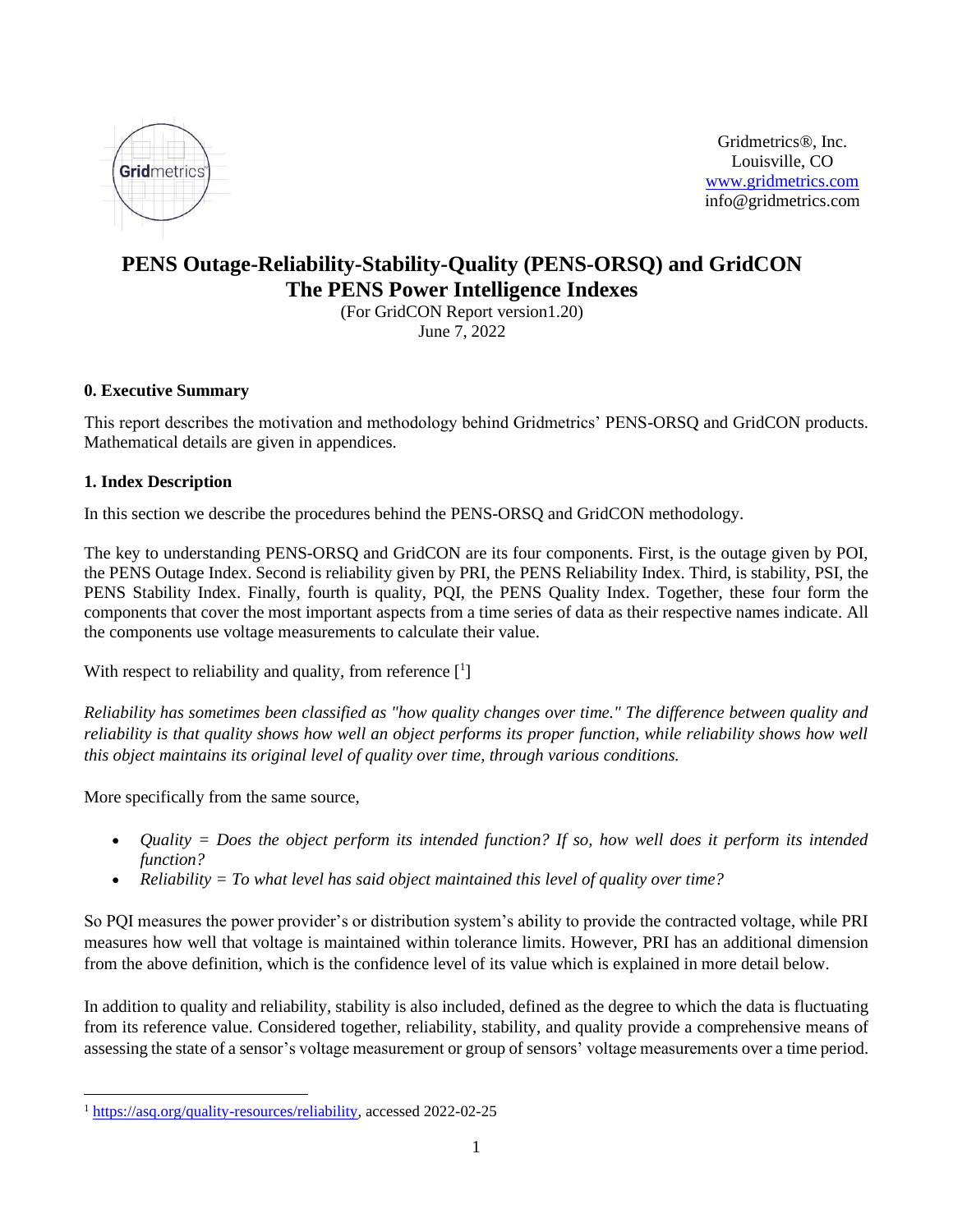Key to all these measurements is a reference voltage for each sensor. The reference voltage is updated weekly using a trailing historical sample from each sensor. This provides a way of tracking drifts in the sensor as well as in the distribution grid itself. Variations from the reference voltage are what drives the values of PENS-ORSQ.

## *1.1 Outage*

**O**: outage refers to the case where the voltage being measured is zero, either directly via a voltage measurement or inferred by a dead backup battery. Either case indicates that no line voltage is being supplied. Additionally, there is a requirement that at least two proximate sensors have zero voltage for the "event" to be considered as a qualified power outage event. The purpose of this additional constraint is to avoid the possibility of counting singleton outages that may be due to sensor issues such as maintenance or equipment failure. Requiring at least two sensors in a power outage event is a more conservative estimate of outages less prone to false positives at the expense of more false negatives. Note, there are many valid single sensor power outage events such as a car accident knocking down a pole or an isolated transformer failure. However, Gridmetrics has explicitly taken a more conservative stance with respect to data interpretation. POI is defined as 1 minus the outage time divided by the time period being sampled.

## *1.2 Reliability*

**R**: reliability, a measure of "efficiency" of being within a non-damaging tolerance of a reference voltage. PRI (PENS Reliability Index) is defined as the probability, with confidence, that the readings are within tolerance. PRI is defined as the product of two Beta probability distributions, one for under-voltage and one for over-voltage. Under- and over-voltages are defined with respect to a reference voltage for each sensor and are ±6% from that reference. This tolerance was selected based on examination of historical voltage data, as well as the ANSI C84.1 of  $\pm 5\%$  standard plus 1% for the sensor resolution.

One of the key features of PRI is that it includes a user-defined confidence level. This considers that there are a finite number of measurements, meaning that given a confidence level, with more measurements, the yield is a higher PRI—i.e., there is a higher probability that what is being measured is a true representation when there are more measurements. In our case the confidence level is 95%, or significance level of 5%.

## *1.3 Stability*

**S**: stability, a measure of the fluctuations in the voltages. Standard deviation is a common measure of fluctuations from a series of measurements. PSI (PENS Stability Index) is defined as 1 minus the standard deviation of  $V/V_{ref}$ (measured voltage over reference voltage) over a trailing historical time period. In some cases of many outages mixed with nominal voltages PSI can be negative. In these cases, PSI is set to zero to prevent any negative numbers.

#### *1.4 Quality*

**Q**: quality, a measure of deviation from reference. PQI (PENS Quality Index) is defined as a function that is close to 1 near the reference voltage but drops off rapidly as the voltage deviates from that value. Like the other measures, PQI is in the interval  $[0, 1]$  and close to 1 when the voltage is near nominal.

Specifically, PQI is comprised of the sum of two hazard functions, one for under-voltages and one for over-voltages. Combining the under- and over-voltages forms a comprehensive measure of power quality. The following are desiderata for a power quality index:

- 1. Bounded in range makes comparisons and averaging simpler
- 2. Small changes near nominal values don't worry about slight deviations from normal fluctuations
- 3. Non-linear emphasize larger changes

4. Saturates for lower or higher values – at some point the equipment is non-functional or damaged and can't get worse beyond this level.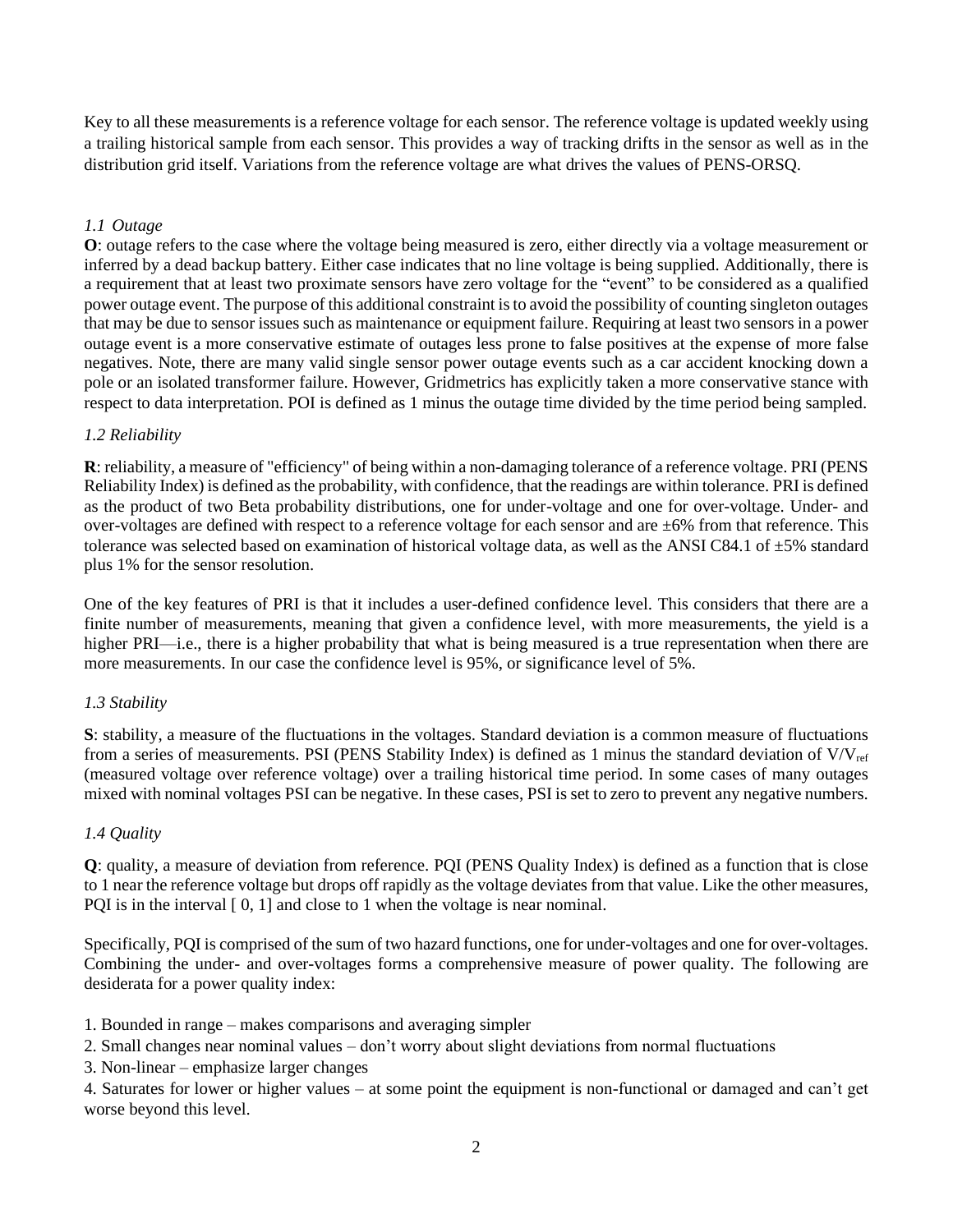All these desiderata are satisfied by our choice of PQI as shown in Fig. 1.



## Fig. 1 PQI in terms of  $V/V_{ref}$ .

### *1.5 Index Condition Levels*

In the GridCON report POI, PRI, PSI, and PQI values are converted to integers between 1 and 5, corresponding to different severity conditions as shown in Table 1. The conversion from raw values to the different condition levels are currently determined from historical data using the year 2021 as the reference.

| <b>Condition</b>         | <b>Condition</b>   |  |  |
|--------------------------|--------------------|--|--|
| <b>Level</b>             | Level              |  |  |
| $\overline{\mathcal{L}}$ | <b>Standard</b>    |  |  |
|                          | Slight             |  |  |
|                          | <b>Strained</b>    |  |  |
|                          | <b>Significant</b> |  |  |
|                          | Severe             |  |  |

#### **Table 1. POI, PRI, PSI, PQI Condition Definitions**

There are three steps involved in going from the raw distribution of index values to the condition level.

1) Set index threshold levels for each index. The thresholds correspond to probabilities that the index will be above, below, or in a range of threshold values. The threshold values were chosen to intuitively correspond to the severity level. The actual threshold values used for PRI, PSI, and PQI are shown in Table 2 and in Table 3 for POI.

2) Given the distribution of values from a particular region and time period, calculate the probability that the index is less than the thresholds in 1). If the probability exceeds the thresholds set in 1) set the condition level accordingly. The actual values for the condition levels for the indexes is shown in Table 2. As an example,  $7/8<sup>ths</sup>$ of the time the indexes will be at the "Standard" level and about 1.56% of the time they will be in the severe condition. In general, these thresholds can be adjusted for each index.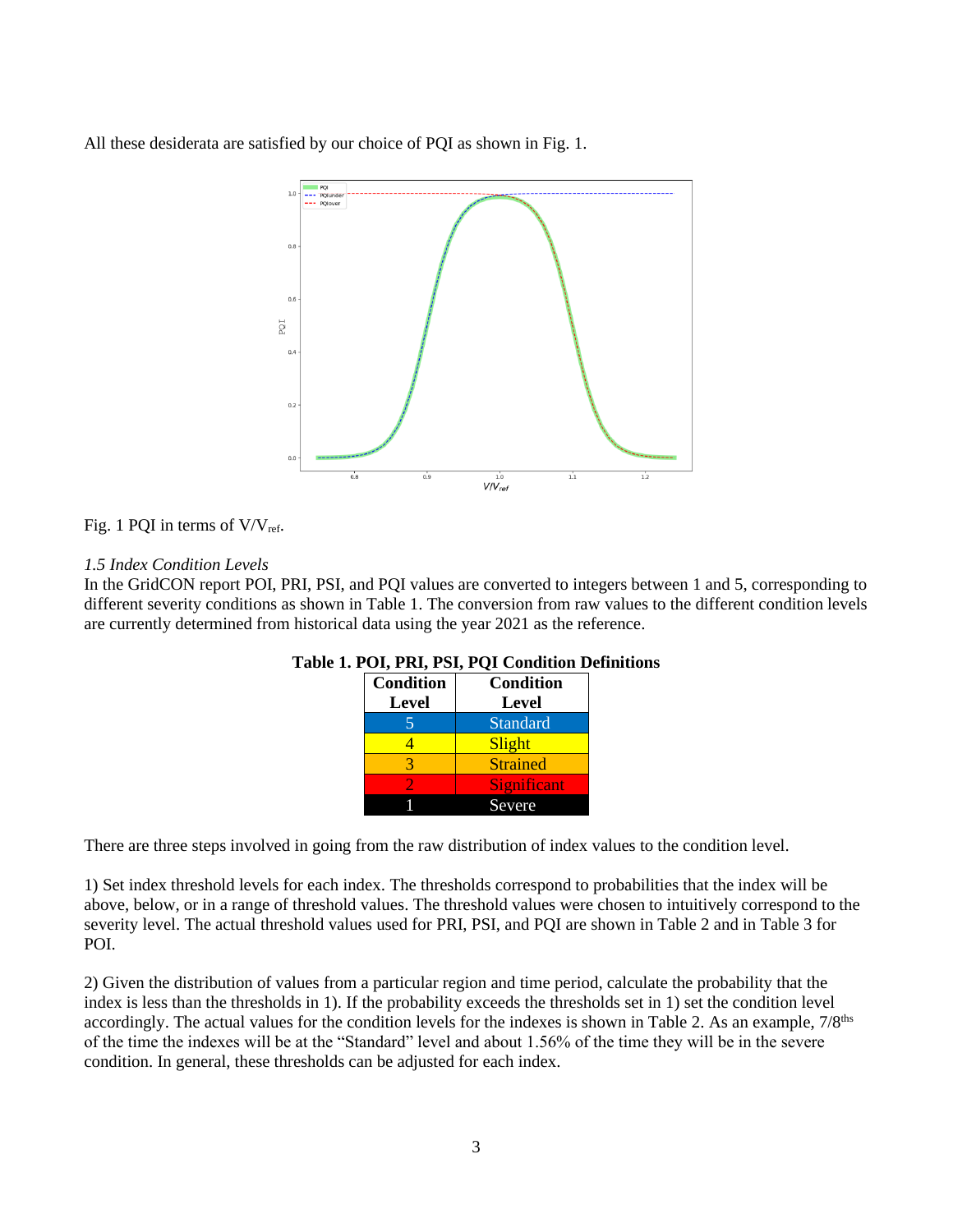| <b>Condition</b> | <b>Probability of Index at Index</b>  |  |  |
|------------------|---------------------------------------|--|--|
| Level            | <b>Threshold</b>                      |  |  |
|                  | $(1/8)$ 0.125 $\leq P^*I$             |  |  |
|                  | $(1/16)$ 0.0625 $\leq$ P*I $<$ 0.125  |  |  |
|                  | $(1/32)$ 0.03125 $\leq P^*I < 0.0625$ |  |  |
|                  | $(1/64)$ 0.015625 < P*I < 0.03125     |  |  |
|                  | $P*I \leq 0.015625$                   |  |  |

|  |  |  | Table 2. PRI, PSI, PQI (P*I) levels |
|--|--|--|-------------------------------------|
|  |  |  |                                     |

POI values are set with different thresholds. Again, these can be adjusted for particular scenarios. For example, a particular customer may want tighter (higher percentiles) thresholds for the purpose of more quickly responding to a deteriorating situation. On the other hand, looser (lower percentiles) thresholds will trigger fewer alarms and only require attention in much more dire situations. Also, the thresholds in Tables 2 and 3 are from the 2021 for the entire Gridmetrics footprint of around 300,000 sensors. In some cases, for example, if a particular state wanted to track its counties the more appropriate thresholds would be with respect to that state's historical record rather than the entire U.S. Thus, in addition to tailoring a report to a particular region like a state, the percentiles can also be changed as mentioned above.

| <b>Table 3. POI levels</b> |                                                                          |  |  |
|----------------------------|--------------------------------------------------------------------------|--|--|
| <b>Condition</b>           | <b>Probability of Index at</b><br><b>Index Threshold</b><br><b>Level</b> |  |  |
| 5                          | $0.015 \leq POI$                                                         |  |  |
|                            | $0.010 \leq POI < 0.015$                                                 |  |  |
| 3                          | $0.0075 \leq POI < 0.010$                                                |  |  |
|                            | $0.0005 \leq POI \leq 0.0055$                                            |  |  |
|                            | POI < 0.005                                                              |  |  |

Fig. 2 shows relationship between index values (0-1) and index conditions (1-5) for P[ORSQ]I. Note, the distributions in the figure are for each sensor for a year corresponding to about 80 million data points. In the GridCON report the values are the average from all the sensors for that day in a particular region which is not a direct correspondence to the underlying distributions used to determine the condition level. The direct comparison would be to use similarly averaged data from the historical period, but as there are only 365 data points, the tails are very sparse which would lead to a high uncertainty in the condition level. Over time as more data is accumulated the direct comparison to the historical data becomes feasible. Therefore, given the historical daily data limitation, the best choice for determining the condition level is to use the full spectrum of data, as has been done.

The "comb-like" structure in POI is due to the finite sampling rate (in this case every 5 minutes, with some jitter) which creates a more discretized distribution. Note the log scale on the vertical axis which highlights the most striking feature of these plots which is how tightly peaked they are—a tribute to how well the grid usually operates. In particular, note how quickly the distributions tail off from their peak while spanning four orders of magnitude for the range shown.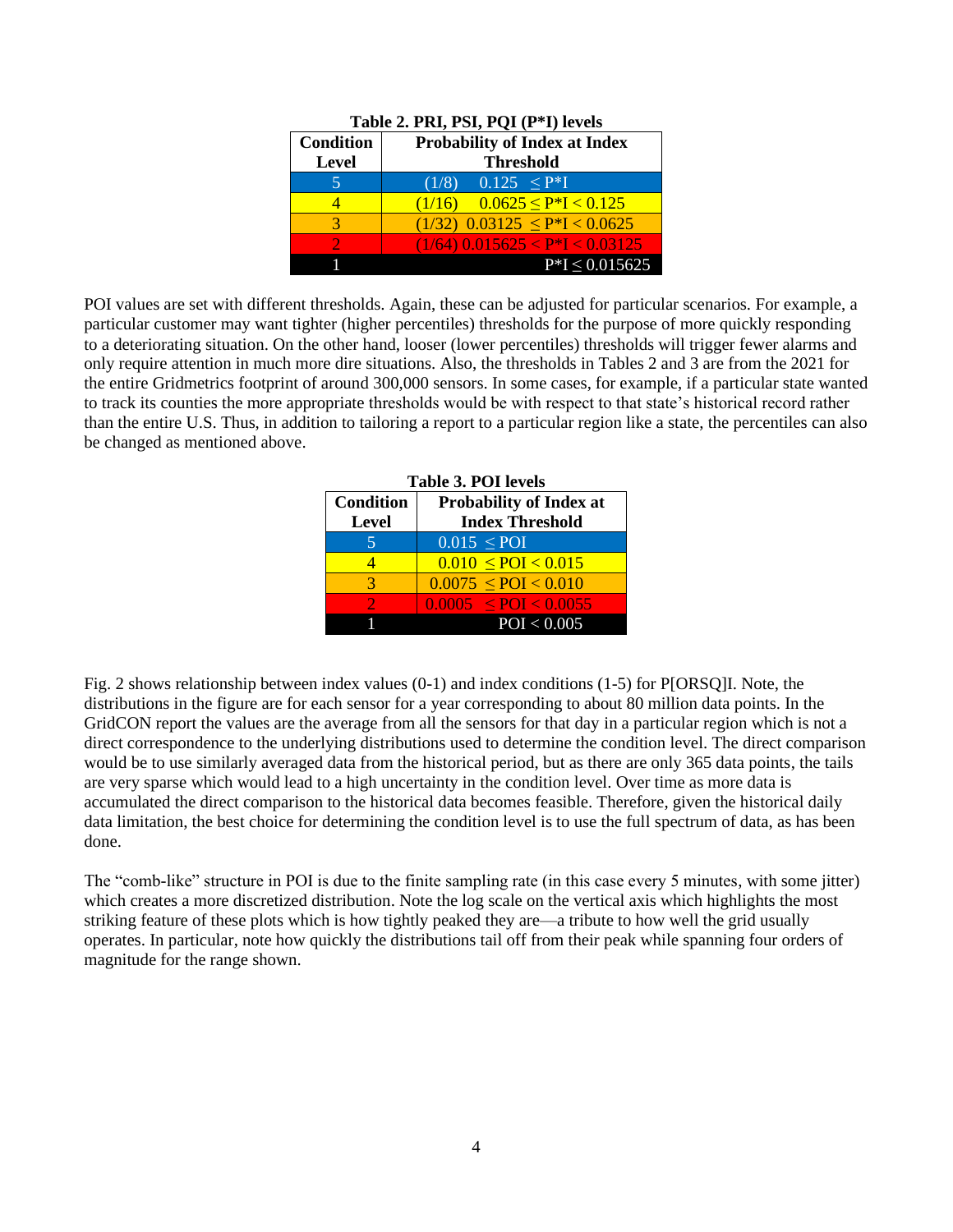

Fig. 2 PRI actual distribution for 2021 showing the relationship between the PRI value (0-1) and the PRI condition (1-5).

#### *1.6 PGI: GridCON Report Levels*

GridCON stands for Grid CONdition level and is inspired by U.S. military Joint Chiefs of Staff DEFCON for DEFense CONdition. Specifically, GridCON is based on the value of PENS-ORSQ. These four: POI, PRI, PSI, and PQI characterize the important features of a times series of voltage measurements. Under "standard" conditions all four will be ~1. The value of PGI is constructed from the average of POI, PRI, PSI, and PQI so that:

$$
PGI = round( (POI + PRI + PSI + PQI) / 4 - 01)
$$

Under normal conditions all four of PGI's components will be 5 so that PGI will also be near 5 and the rounding is upward. The -.01 is a "tie-breaker" in the case of a mantissa of 0.5 so that PGI will be rounded down—a more conservative approach. Although the outage, reliability, stability, and quality are somewhat correlated, their average nevertheless provides an important measure of the overall performance of what is being measured.

A flowchart of the GridCON calculations is shown in the figure below. The default time period is one day. The step-by-step the process is:

1) voltage times series data from all sensors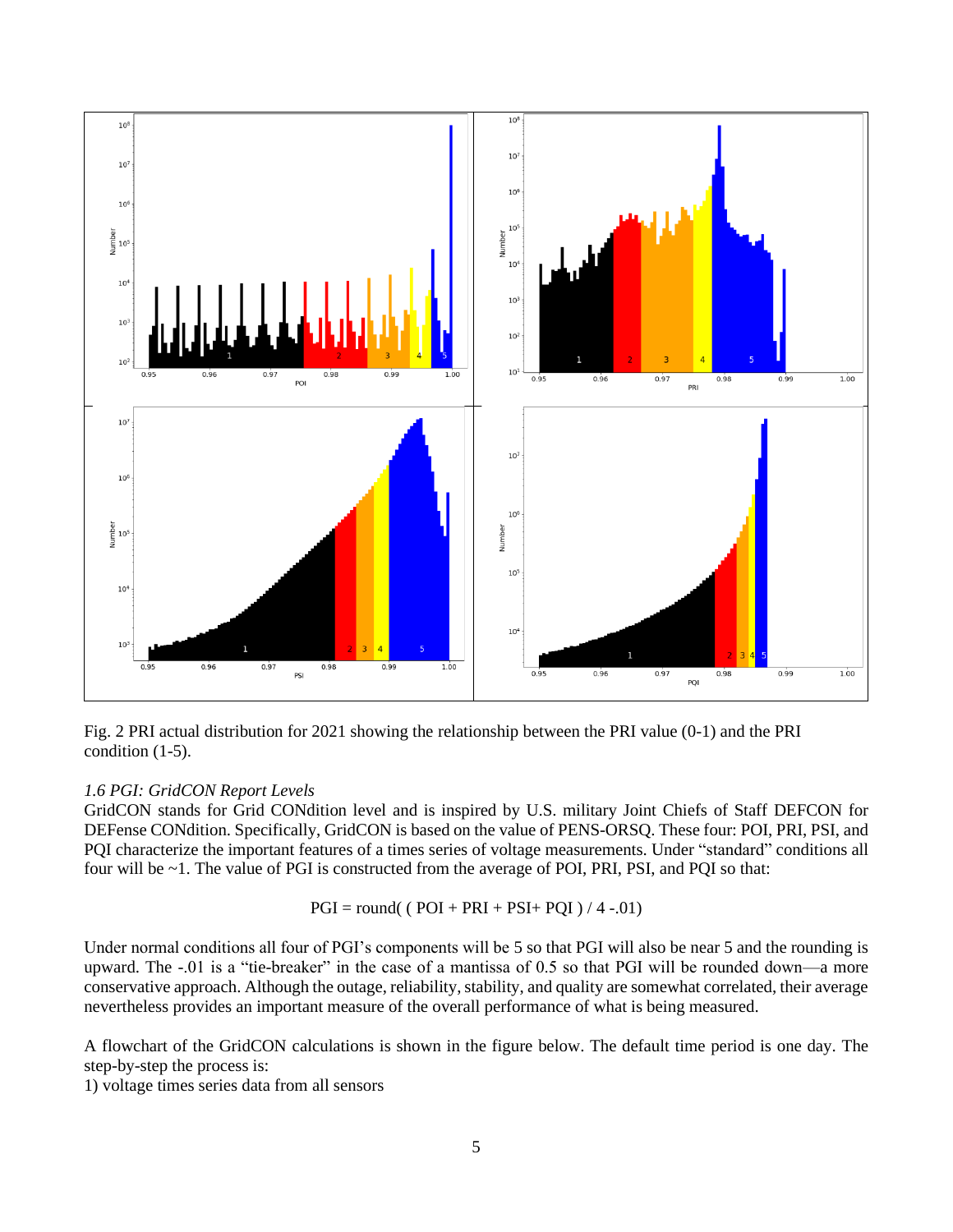2) calculate POI, PRI, PSI, PQI using data from step 1) and voltage reference data 3) find the POI, PRI, PSI, and PQI corresponding to their respective thresholds 4) average these values together to obtain GridCON (rounding down if the mantissa = 0.5)



Fig. 3 PENS-ORSQ and GridCON flowchart.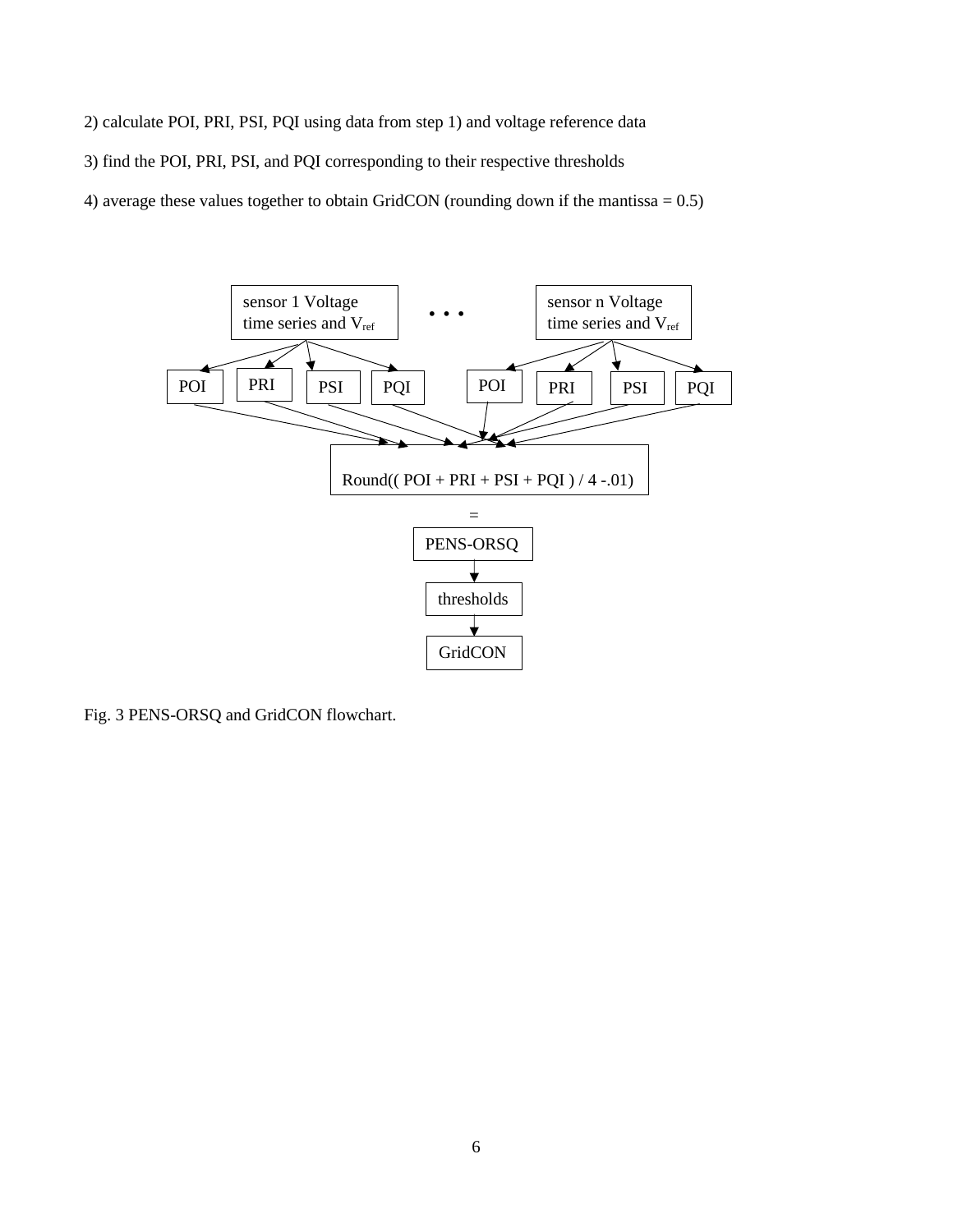#### **Appendix 1: Outage**

The outage for a sensor is calculated as:

$$
POI = 1 - \frac{\sum_{outages} outage\_time - \sum_{battery_{out}} dead\_battery\_time}{total\_sample\_time}
$$

Thus, POI the fraction of time that a sensor is not in an outage or has a dead backup battery (which is very likely due to a power outage). The *total\_sample\_time* is currently set to one day.

#### **Appendix 2: Reliability**

The Beta distribution measures efficiency, and in this case, the "efficiency" is the probability that a voltage measurement will be under- or over-voltage. The assumption made here is that the voltage conformance within preset limits is given by a Bernoulli random variable. The voltage is in conformance (a success if above the lower threshold or below the upper threshold depending on the test) with probability *p*, where *p* is calculated over a predefined historical period. The user defines a confidence-level  $1-\alpha$  that is used to give the confidence interval for a given upper and lower bound. Because of the aforementioned non-Gaussian issues with the data the Clopper-Pearson score intervals are used given by:

$$
p^{upper} = B(1 - \alpha, m + 1, n - m)
$$
 (1)  

$$
p_{lower} = B(\alpha, m, n - m + 1)
$$
 (2)

where *n* is the number of historical measurements and *m* is the number of conforming measurements and *B* is the Beta function whose probability density function is defined as

$$
B(\alpha, a, b) = \frac{\Gamma(a+b)\alpha^{a-1}(1-\alpha)^{b-1}}{\Gamma(a)\Gamma(b)}
$$
(3)

and  $\Gamma$  is the gamma function defined as:

$$
\Gamma(z) = \int_0^\infty x^{z-1} e^{-x} dx.
$$
 (4)

The motivation for using the Beta function is that in Bayesian inference it represents the conjugate prior probability distribution for the voltages. The definition of "conforming measurements" is  $V/V_{ref} > 0.94$  for  $p_{lower}$  and  $V/V_{ref} <$ 1.06 for  $p^{upper}$ . In the end, PRI is defined as the product:

$$
PRI = p_{lower} p^{upper}
$$

In application to ORSQ the value of PRI is calculated daily for each sensor. For custom reporting different time periods can be selected and aggregation of sensors can also be used.

#### **Appendix 3: Stability**

In theory stdev( $V/V_{ref}$ ) could be greater than 1 so that PSI could be negative but that is a pathological case where  $V \gg V_{ref}$ , likely due to bad measurements from the sensor. Any real readings  $>2V_{ref}$  would damage or destroy equipment. Thus, under typical scenarios PSI will mostly be close to 1 because stdev( $V/V_{ref}$ ) ~ 0.01 so that PSI =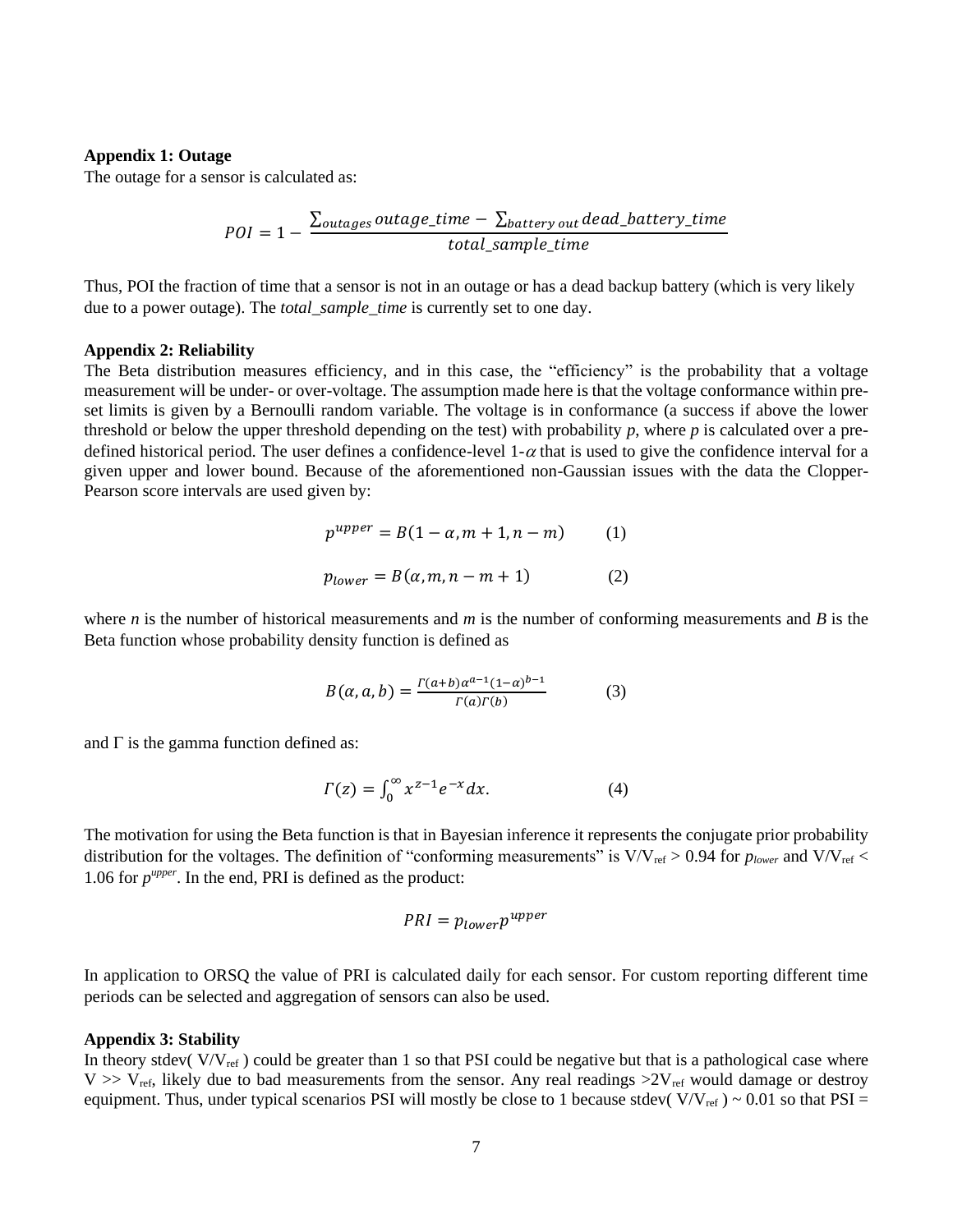1 - stdev( $V/V_{ref}$ ) ~ 1. This makes PSI consistent with PRI and PQI in that nominal values are close to 1. Any values of  $PSI < 0$  are set to 0.

#### **Appendix 4: Quality**

Hazard functions are related to failure rates and provide a good starting point for defining PQI. Sigmoid functions are one popular choice for hazard functions and have all the desiderata described above. The sigmoid function is used in our definitions of PQI. Specifically, PQI<sub>under</sub>, PQI<sub>over</sub>, and PQI define the power quality with respect to undervoltages, over-voltages, and any voltage, respectively.

$$
PQI_{under} = \frac{1}{1 + exp(-\beta_{under}(V/V_{ref} - V_{off\_under}))}
$$

$$
PQI_{over} = \frac{1}{1 + exp(-\beta_{over}(-V/V_{ref} + V_{off\_over}))}
$$

$$
PQI = PQI_{under} + PQI_{over} - 1
$$

where  $\beta$  is a rate factor that in general will be different for under- and over-voltages because of the different damage profiles resulting from under- and over-voltages. Namely, over-voltages are more likely to damage or destroy equipment rather than making it inefficient as may be the case for some under-voltage scenarios. *V*<sub>off</sub> is an offset that defines the half-height of PQI.

The specific values for the  $\beta$ 's and *V*<sub>off</sub> offsets were chosen so that at ±10% from *V* = *V*<sub>ref</sub> the value of PQI ≈ 0.5 and  $\pm 20\%$  PQI  $\approx 0.995$ . In particular,  $\beta_{under} = \beta_{over} = 50$ ,  $V_{off\_under} = 0.90$ ,  $V_{off\_over} = 1.1$ . These are the values that went into Fig. 1.

Unlike POI, PRI and PSI, PQI can be calculated point-by-point and does not need a history. However, in GridCON the default time period is to look at a one-day period, so PQI is averaged over this period on a sensor by sensor basis.

## **Appendix 5: GridCON**

#### *A.5.1 Structure of the GridCON Daily Report*

GridCON for FEMA regions and over the U.S. is given by the Gridmetrics' Daily Domestic Power Intelligence Report. An example of which is shown below in Figure 3. Table 4 explains in detail what goes into the various fields of the report. All references to geographic regions are with respect to Gridmetrics' coverage area. Potential population impacts are based on Landscan daytime populations<sup>2</sup>. Outage, Reliability, Stability, Quality, and GridCON are color-coded by value to easily identify troublesome regions and performance.

In the GridCON report, the bottom row has the U.S. national values for outage, reliability, stability, and quality. The values in the final row are calculated using the same thresholds as for the regions, but for the entire US set of Gridmetrics sensors, rather than some average of the individual regions. The same is true for the GridCON value in the lower right.

<sup>2</sup> https://landscan.ornl.gov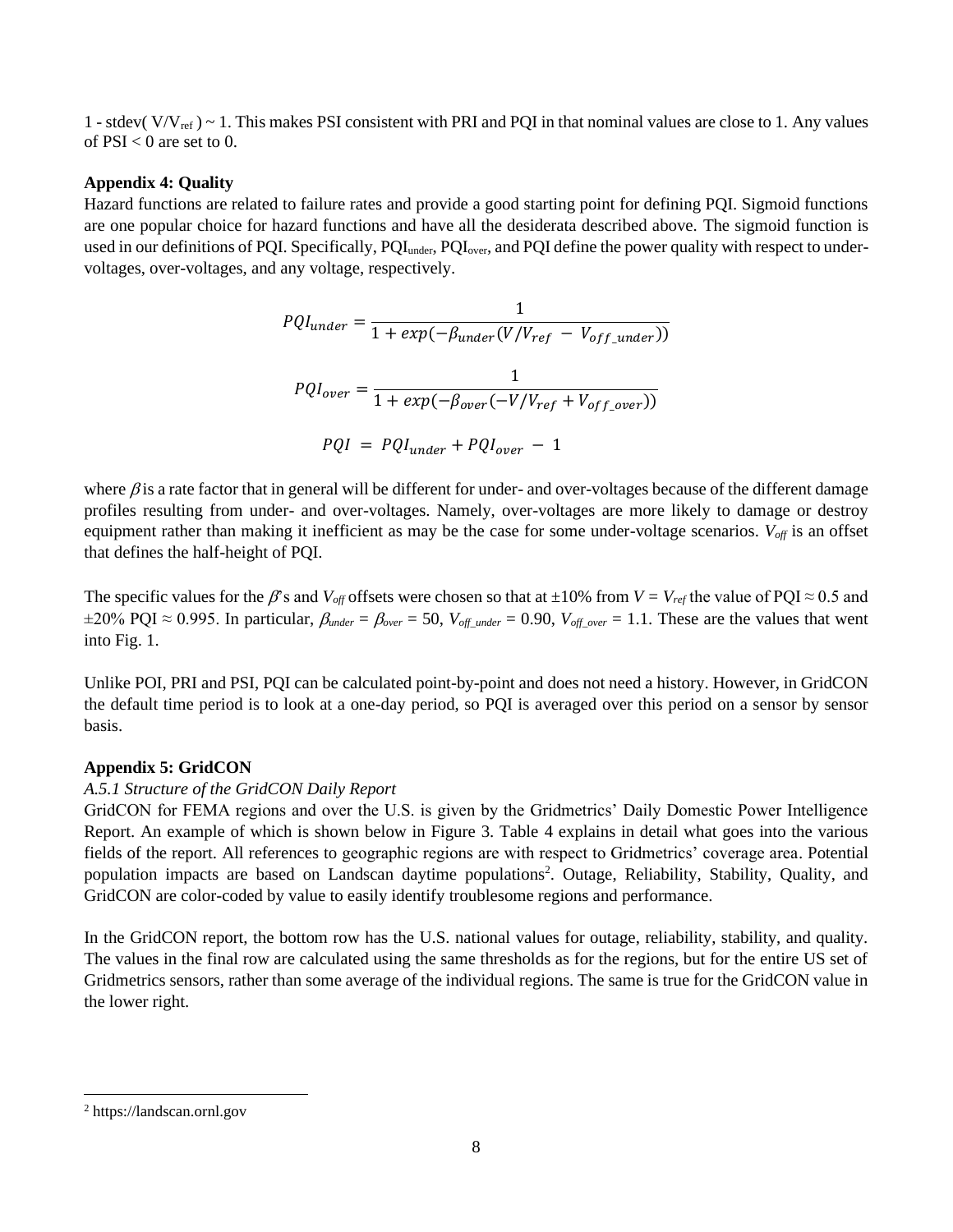| <b>Row or Column</b> | <b>Explanation</b>                                                 |  |  |
|----------------------|--------------------------------------------------------------------|--|--|
| Row 1                | <b>Headers</b>                                                     |  |  |
| Row 2                | Sub-headers                                                        |  |  |
| Rows 3-12            | <b>Stats for each Region</b>                                       |  |  |
| Column 2             | Potential population impacted by outages                           |  |  |
| Column 3             | Approximate percent of population covered by Gridmetrics           |  |  |
|                      | sensors as represented by being within 1km of a Gridmetrics        |  |  |
|                      | sensor                                                             |  |  |
| Column 4             | Number of outages                                                  |  |  |
| Column 5             | Percent USNG cells with an outage                                  |  |  |
| Column 6             | POI – PENS Outage Index                                            |  |  |
| Column <sub>7</sub>  | PRI – PENS Reliability Index                                       |  |  |
| Column 8             | <b>PSI</b> – PENS Stability Index                                  |  |  |
| Column 9             | <b>PQI</b> – PENS Quality Index                                    |  |  |
| <b>Final Row</b>     | U.S. National values                                               |  |  |
| Row $1,$             | Current GridCON of the U.S. -- a quick way to see the              |  |  |
| <b>Final Column</b>  | state-of-the-grid                                                  |  |  |
| Row 13,              | Percent population covered is calculated from all the regions      |  |  |
| Column <sub>3</sub>  | combined                                                           |  |  |
| Row 13,              | Average of each region's value, i.e., each region is equal-        |  |  |
| Columns 5-9          | weighted Senatorial-style so that lesser populated regions are not |  |  |
|                      | under-represented; the average of the region's ORSQ was used       |  |  |
|                      | in the calculation of the U.S. GridCON                             |  |  |
| Final Row, Left      | 7-day history of GridCON for each region and the U.S               |  |  |
| Final Row, Right     | Current day's PENS outage map                                      |  |  |

**Table 4. Gridmetrics Daily Domestic Power Intelligence Report**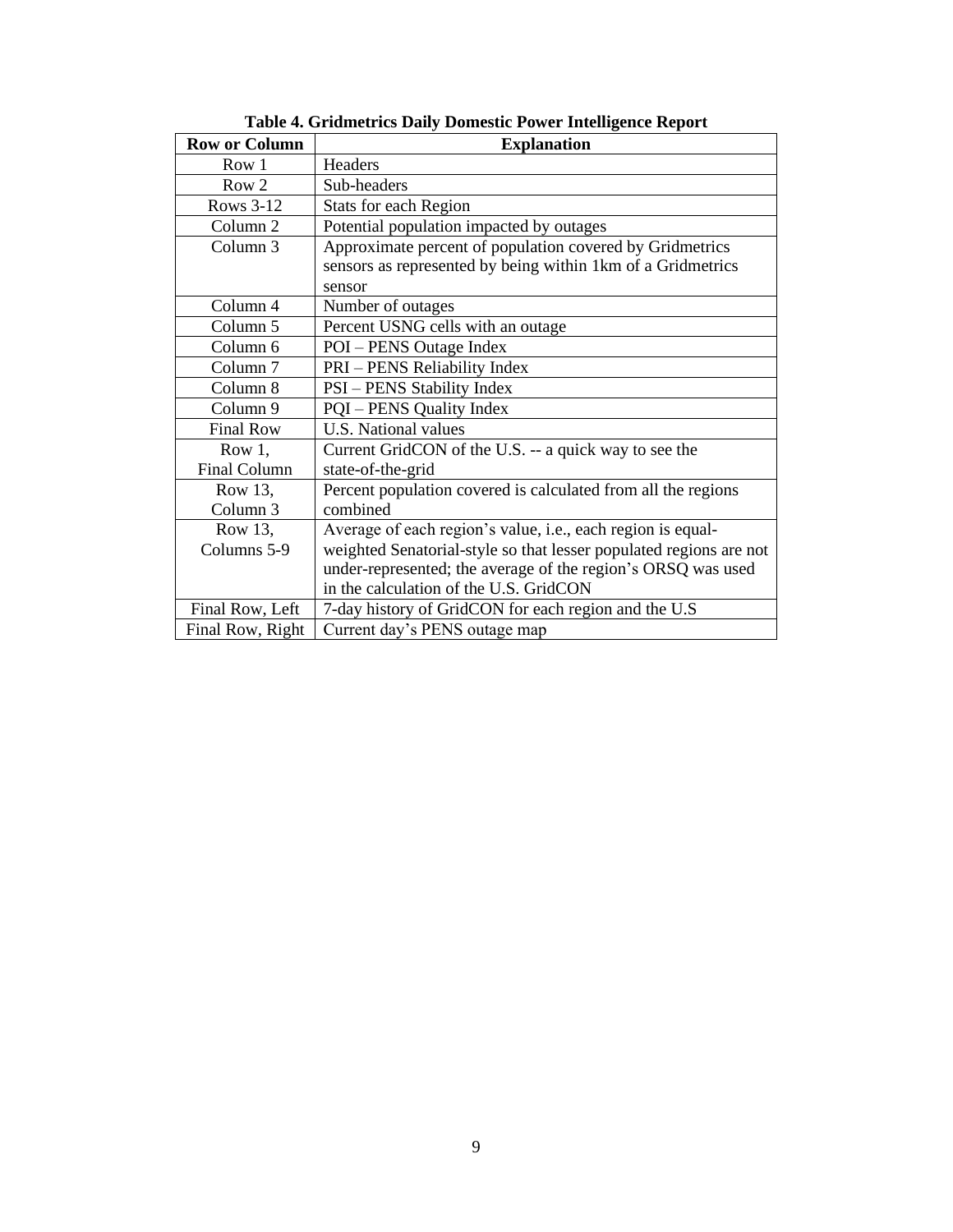

Fig. 3 Sample of Gridmetrics' Daily Domestic Power Intelligence Report.

## *A.5.2 Guidelines for interpreting the GridCON Daily Report*

Referring back to Fig. 3 we can see that on this particular day (not a typical one) there were a wide range of index values even across the same region. The different index values for FEMA region 2 tell a story about what happened that day and highlight the unique value that these four indexes have in understanding the grid within a particular region. For example, from an outage perspective ( $POI = 5$ ) this day was fine. However, from a quality perspective  $(POI = 1)$  this was a very bad day, meaning that the voltages for the region were far off their reference values. The reliability (PRI=2) means that not only were the values off their reference values, many measurements were also outside the tolerance window. Finally, the voltages were not that stable  $(PSI = 3)$  meaning that not only were the voltages off their reference, but they were also fluctuating significantly. Altogether, these index values for FEMA region 2 on this day point to a grid that was significantly off its reference voltage and with a wide variation in voltages, but with very few outages. This was a day of bad regulation, not outright outages. As the GridCON for that day  $( = 3)$ , the grid was "strained."

Table 5 shows some hypothetical P[ORSQ]I values and their interpretation. These cases show the power of the four-dimensions of the PENS GridCON indexes in their ability to identify many different grid scenarios as well as